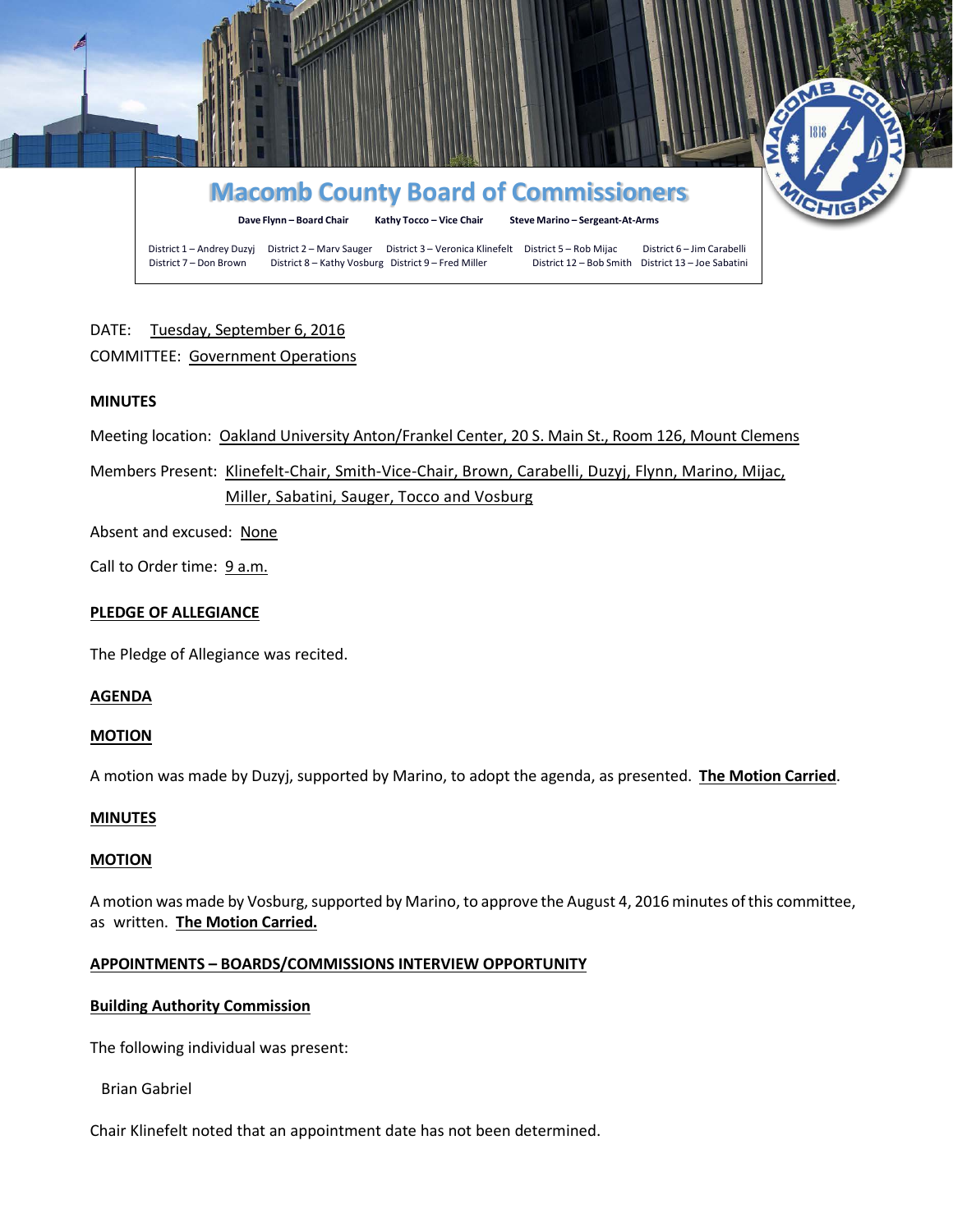#### **MCCMH SUD Oversight Policy Board**

The following individuals were present:

Michael Barrett Dana Gire

The following individual was unable to attend:

Katie Donovan

#### **DEPARTMENT BUDGET REVIEW – BOARD OF COMMISSIONERS**

Finance Director Steve Smigiel summarized the budget.

Board Chair Flynn reviewed the BOC budget submission which included items not recommended by the OCE:

The addition of a Legislative Analyst to enhance the fiduciary responsibilities of the county legislative body by providing more in-depth analysis on the county budget, monitor planned projects, monitor appropriations to external entities and evaluate outcomes, institutionalize accountability structures by monitoring Accounts Payable/Check Registers, etc., refine the performance budget review process by training and providing support to department/agency leaders on the performance budget process, allow the Director of Legislative Affairs and Chief of Staff to dedicate more time to regional and county policy issues, to expand research and analysis support for the Commission by working on backlog of policy and legislative proposals offered by all 13 Commissioners and to establish a career path track for legislative/policy professionals in the Board of Commissioners Office.

A proposed wage rate increase for Special Projects Coordinator to support the expansion of BOC programs/events and compensate for the increased complexity of BOC programs/events.

Increase appropriations for BOC programs/community events to strengthen the county legislative body through community outreach events.

Patti Dib, Chief of Staff, reviewed the current slate of BOC programs and described plans to improve and expand in the future.

The following commissioners spoke: Brown and Klinefelt.

#### **DEPARTMENT BUDGET REVIEW – ETHICS BOARD**

Finance Director Steve Smigiel summarized the budget for the Ethics Board.

Donald Amboyer, Ethics Board Chair, highlighted what has been spent during the current fiscal year and the number of advisory opinion requests, ethics complaints, correspondence and telephone inquiries received during the past year. He referred to the fundamental online training program and stated that 83 percent of employees have completed it.

The following commissioners spoke: Brown, Vosburg, Flynn, Carabelli, Klinefelt, Smith, Sabatini and Sauger.